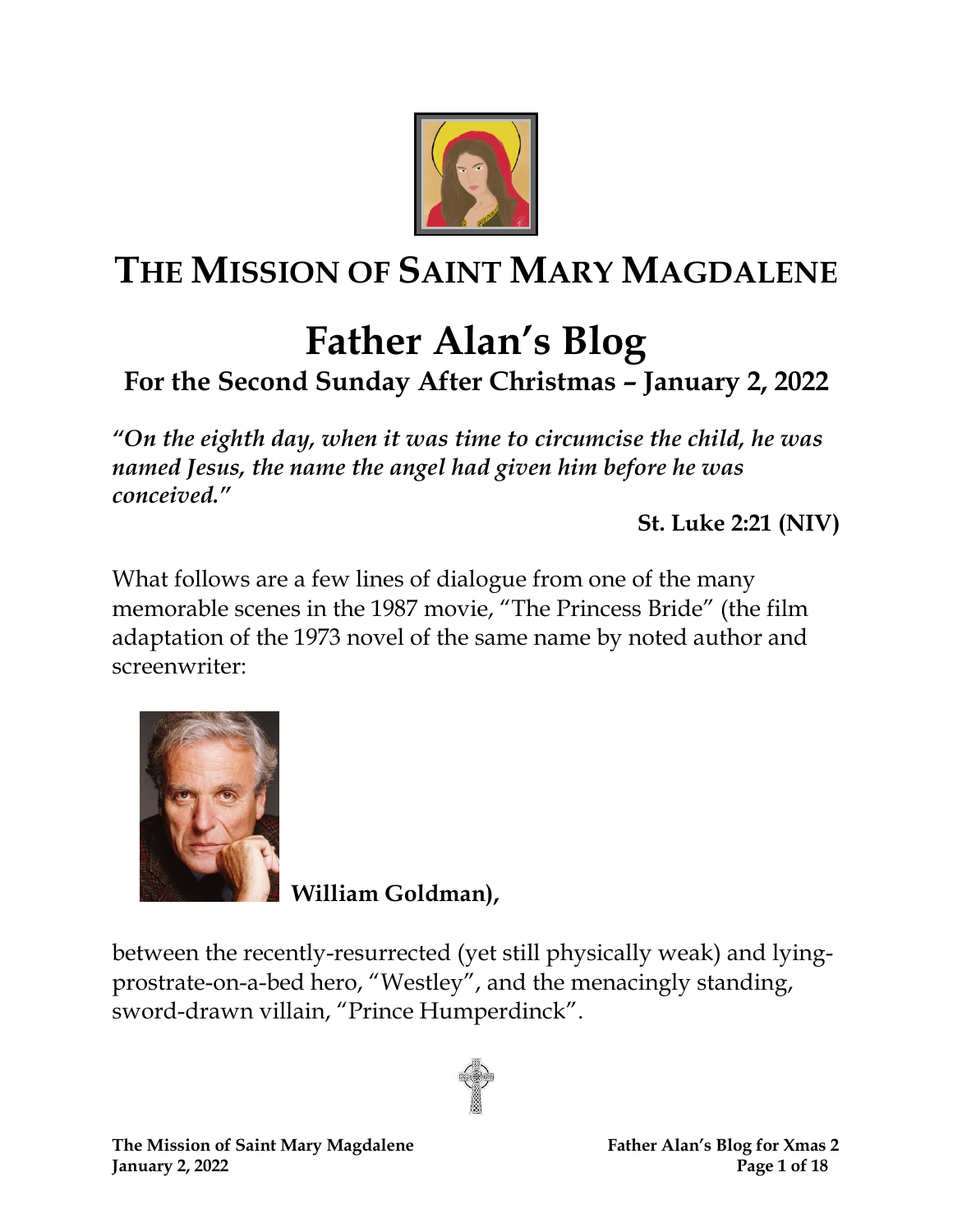

**Prince Humperdinck:** *First things first, to the death.*



**Westley:** *No. 'TO THE PAIN'.*



**Prince Humperdinck:** *I don't think I'm quite familiar with that phrase…*



**Westley:** *…'TO THE PAIN' means the first thing you will lose will be your feet below the ankles. Then your hands at the wrists. Next your nose.*



**Prince Humperdinck:** *And then my tongue, I suppose. I killed you too quickly the last time. A mistake I don't mean to duplicate tonight.*



**Westley:** *I wasn't finished. The next thing you will lose will be your left eye followed by your right.*



**Prince Humperdinck:** *And then my ears, I understand – let's get on with it.*

**The Mission of Saint Mary Magdalene Father Alan's Blog for Xmas 2 January 2, 2022 Page 2 of 18**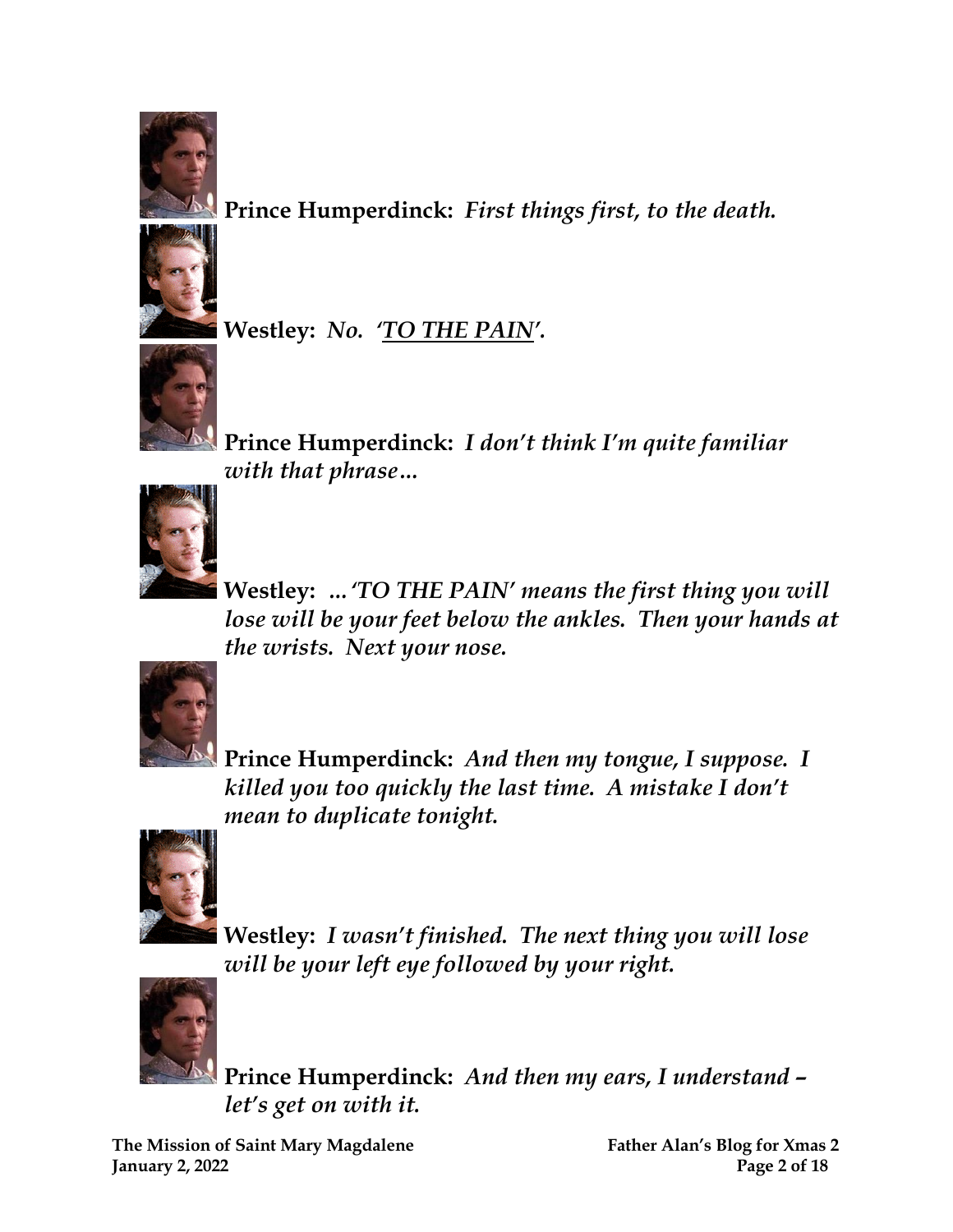

**Westley:** *WRONG. Your ears you keep, and I'll tell you why. So that every shriek of every child at seeing your hideousness will be yours to cherish. Every babe that weeps at your approach, every woman who cries out, 'Dear God! What is that thing,' will echo in your perfect ears. That is what 'TO THE PAIN' means. It means I leave you in anguish, wallowing in freakish misery forever.*



All joking aside, today I'd like to explore a rather forgotten scene from "The Christmas Story". (In case you doubt that it is forgotten, then consider this: whenever "The Christmas Story" from St. Luke, chapter 2 is read in churches, it almost always begins at verse 1:



*"In those days Caesar Augustus issued a decree that a census should be taken of the entire Roman world." ,*

and ends at verse 20:



*"The shepherds returned, glorifying and praising God for all the things they had heard and seen, which were just as they had been told.".*)

Even so, during the Christmas Day Holy Communion service, the Gospel Lesson from St. Luke 2, as appointed by the 1962 Canadian

**The Mission of Saint Mary Magdalene Father Alan's Blog for Xmas 2 January 2, 2022 Page 3 of 18**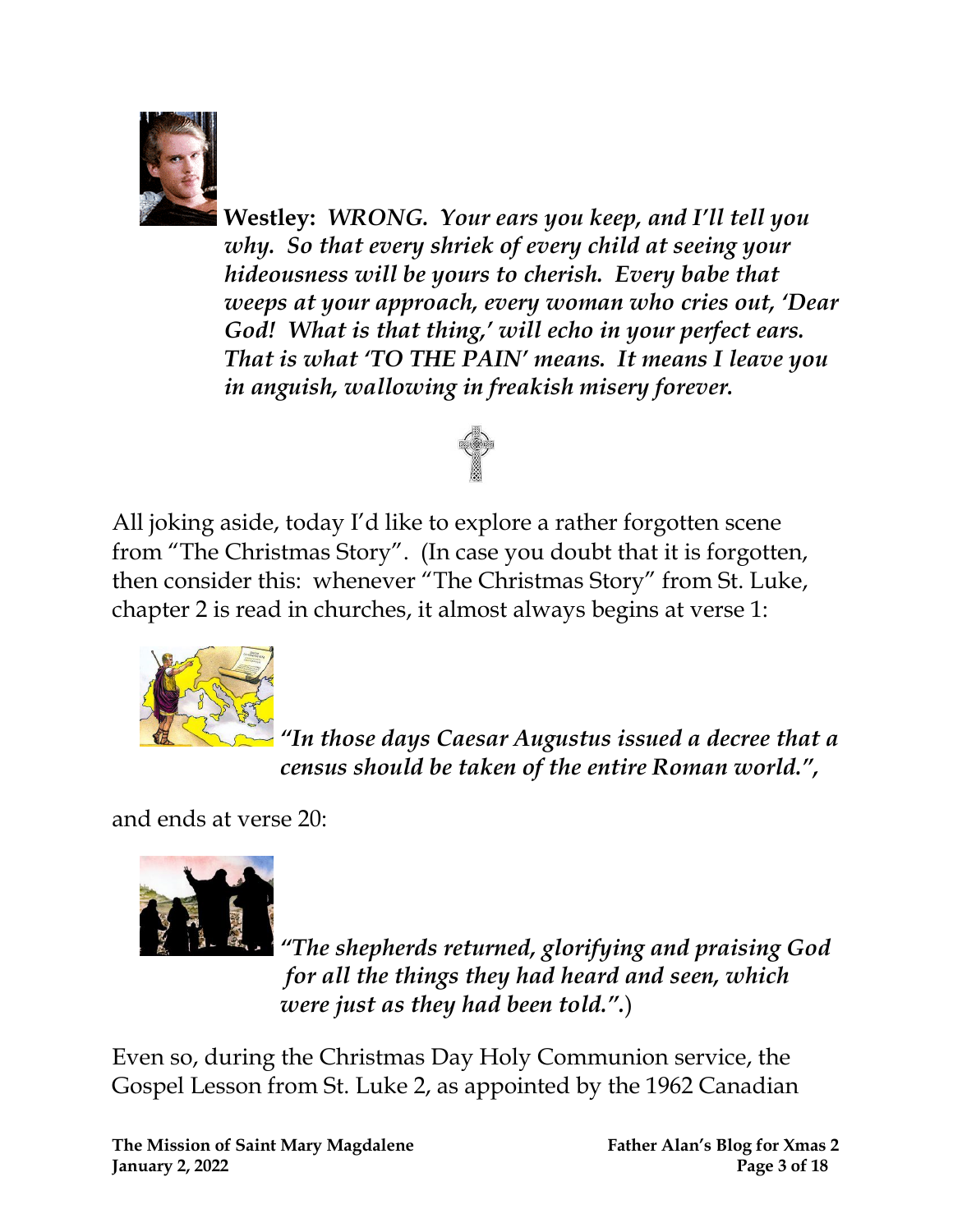Book of Common Prayer (BCP) Lectionary, ends with verses 13-14:



*"And suddenly there was with the angel a multitude of the heavenly host praising God, and saying, 'Glory to God in the highest, and on earth peace, good will toward men.'"*

And, subsequently, the Gospel Lesson for today, being the "Second Sunday After Christmas" (from St. Luke 2:15-21), continues the story from that point. Yet, it ends with this seemingly perplexing twist:



*"On the eighth day, WHEN IT WAS TIME TO CIRCUMCISE THE CHILD, he was named Jesus, the name the angel had given him before he was conceived."*

Truth be told, many churches tend to skip over this one verse, **as if it has nothing at all to do with the birth of Jesus**. But not so with the Anglican Catholic Church of Canada, or with the BCP, or with today's message, for that matter – **for this is a message specifically about the circumcision of Jesus**. (No doubt, that statement alone has probably caught your attention. If it has, you're certainly not alone. For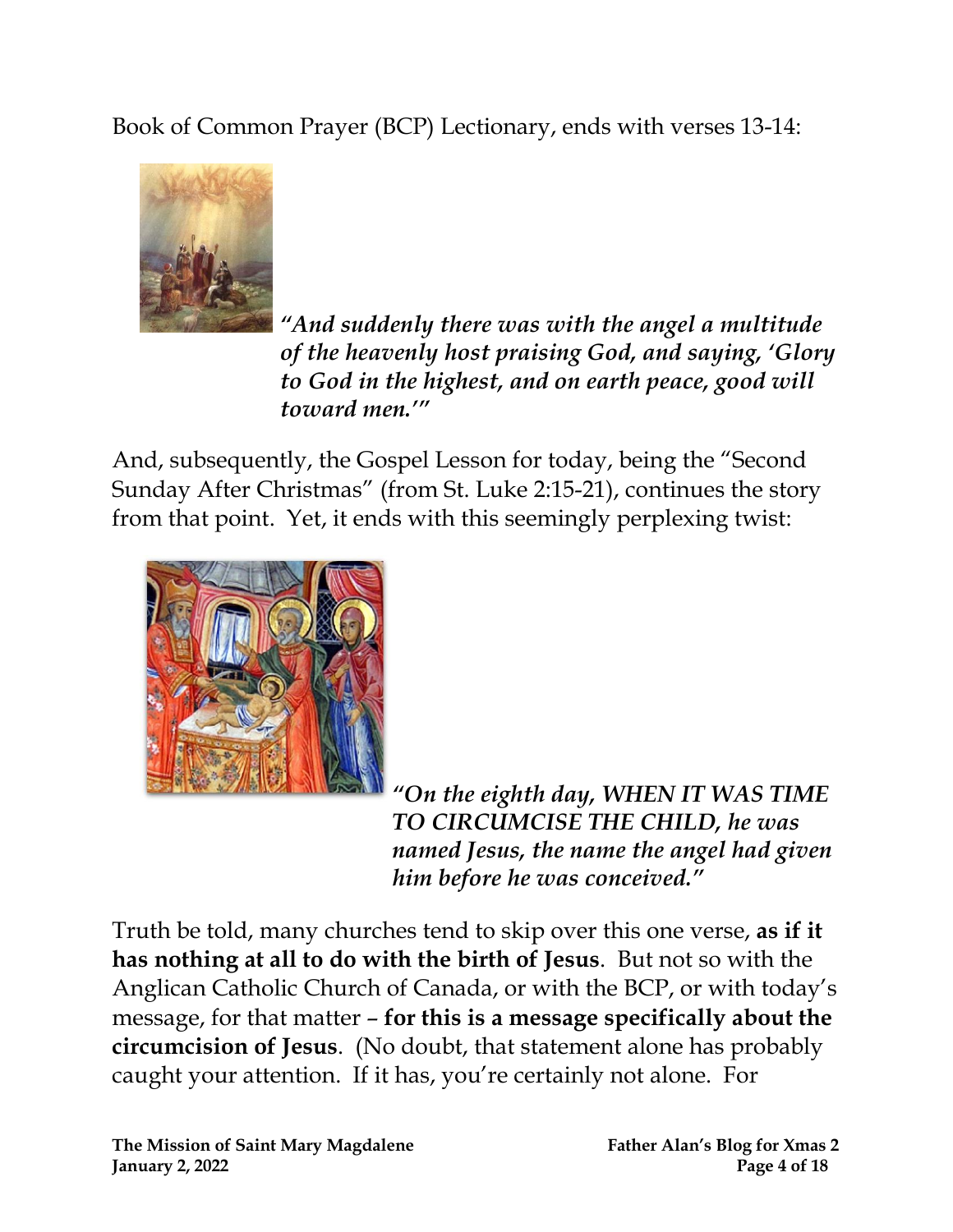instance, Pastor Joel Schroeder, in his 2012 New Year's message to Mount Olive Lutheran Church & School in Overland, Kansas, referred to the circumcision of Jesus as a "startling topic"*.*) Still, the "Circumcision of Jesus" IS a part of Holy Scripture and, therefore, deserves our utmost attention. For the simple fact is, St. Luke 2:21 contains a wealth of truths that we normally do not associate with Christmas. So, let's "unpack" it a bit and see what we can find.

## **FIRST**

**we read that it place** *"on the eighth day" ,*  **which means that, counting the day of His birth, Jesus was circumcised** *when He was only one week old***.**



**the Rite of Circumcision goes all the way back to Genesis 17:10-12, where the Lord ordered Abraham and all his male descendants to be circumcised:**

*"Every male among you shall be circumcised. You are to undergo circumcision, and it will be the sign of the covenant between me and you. For the generations to come every male among you who is eight days old must be circumcised."* 

THIRD **that particular command of the Lord is still followed by practicing Jews today, with the act of circumcision being called a "bris" which means "covenant".**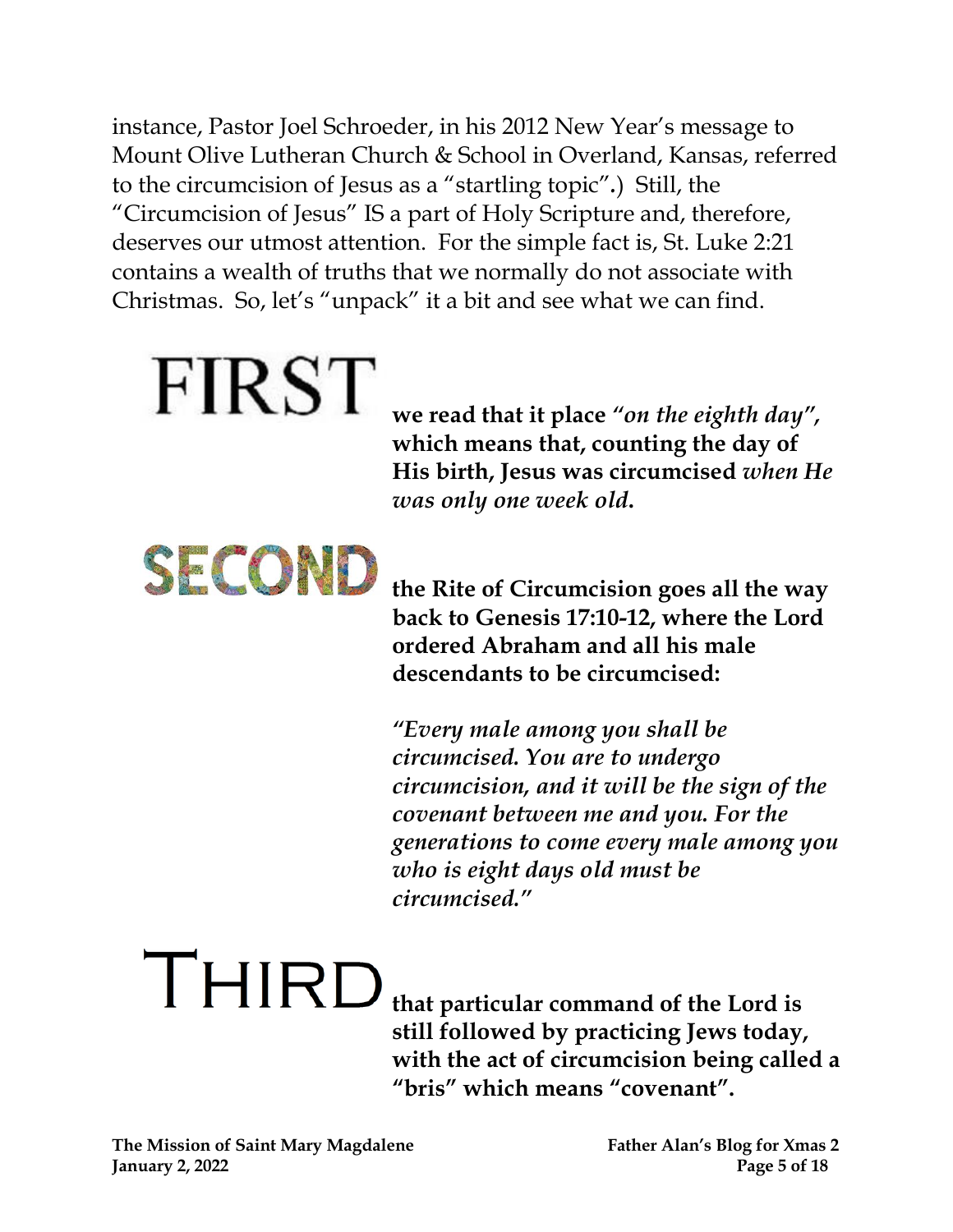

**it is impossible to overestimate the importance of circumcision to the Jews because it is:**



**the most fundamental precept of Judaism;**



**the ultimate symbol of Jewish identity;**



**and the very means by which a Jewish male enters into the covenant that God made with Abraham.**



**Jesus was circumcised – first and foremost – because he was born a Jew, as stated in St. Matthew 1:1 (that is, the very first verse of the New Testament):**

*"A record of the genealogy of Jesus Christ the son of David, the son of Abraham."* 

**In a word, then, Jesus was the ultimate "Son of Abraham."**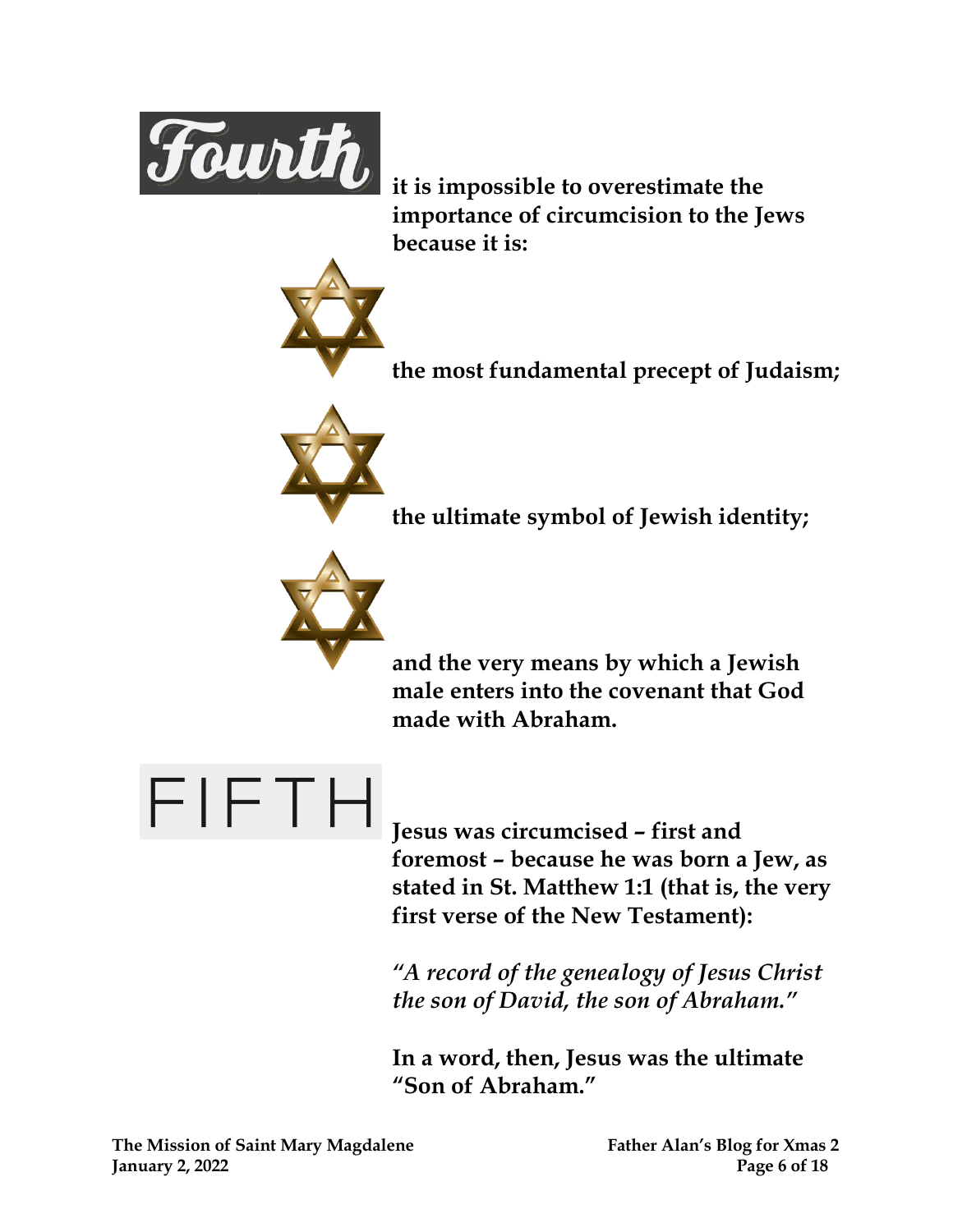# Sixth

**the Circumcision of Jesus is also an important date in the Christian Church year. Due to the fact that Christians celebrate the birth of Jesus Christ (or Christmas) on December 25th , the eighth day, or "Octave Day of Christmas" , occurs one week later. Which is why January 1st is called the "Feast of Circumcision" or the "Feast of the Holy Name".**



**the Early Church Fathers offered two reasons why Jesus was circumcised:**



*To demonstrate Jesus' obedience to the Law of God***.**

**As He Himself said in St. Matthew 5:17:**

*"Do not think that I have come to abolish the Law or the Prophets; I have NOT come to ABOLISH them but to FULFILL them."* 

**Consequently, it was** *absolutely necessary* **our Lord Jesus be 100% obedient to ALL of God's commands, the first of which was** *circumcision* **– which is precisely what St. Paul meant in Galatians 4:4 when he affirmed that Jesus was:**

*"…born of a woman, born under the law".*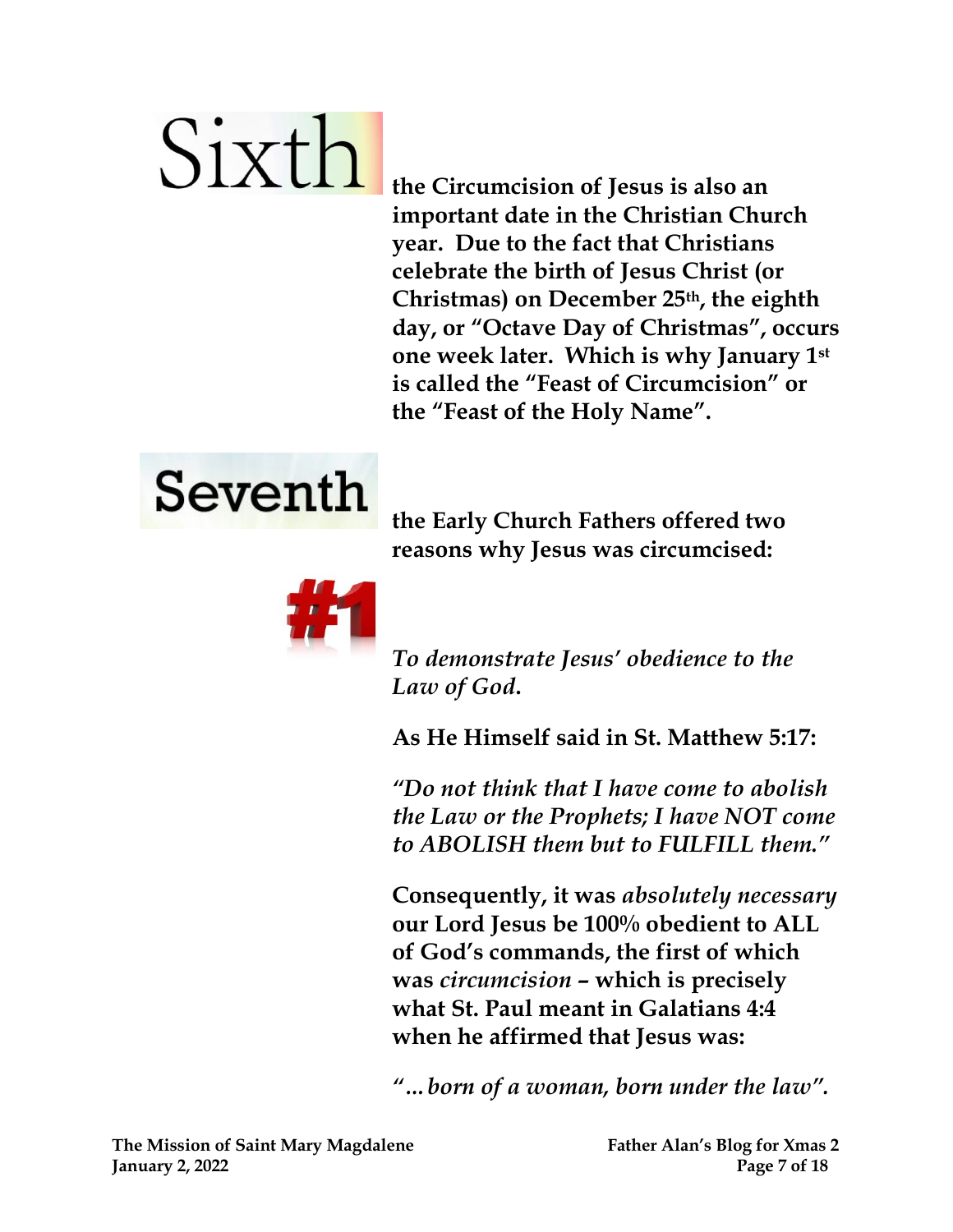

*To prove that Jesus was truly human***.**

**One of the many heresies that plagued the Early Church was called "Docetism" , with the Docetics denying Jesus' "true humanity" by teaching that Jesus only appeared to have a human body and that His "body" was only an apparition or a "phantasm".** *However, you cannot circumcise a ghost***. Therefore, Jesus' circumcision literally proves that our Lord truly shared our flesh; thus, He was one of us –** *in EVERY sense of the word***.**



Now, all this talk about circumcision (even though it is Scriptural) may seem rather out of place at Christmastime, and, in a sense, it is; as even we in the Church have tended to "domesticate" the Christmas season by making it beautiful, safe, and, especially, enjoyable. To put it succinctly, therefore: **for many Christians, Christmas is intended to be a happy, fun-filled, family time complete with:**



**sparkling lights;**

**decorated Christmas trees;**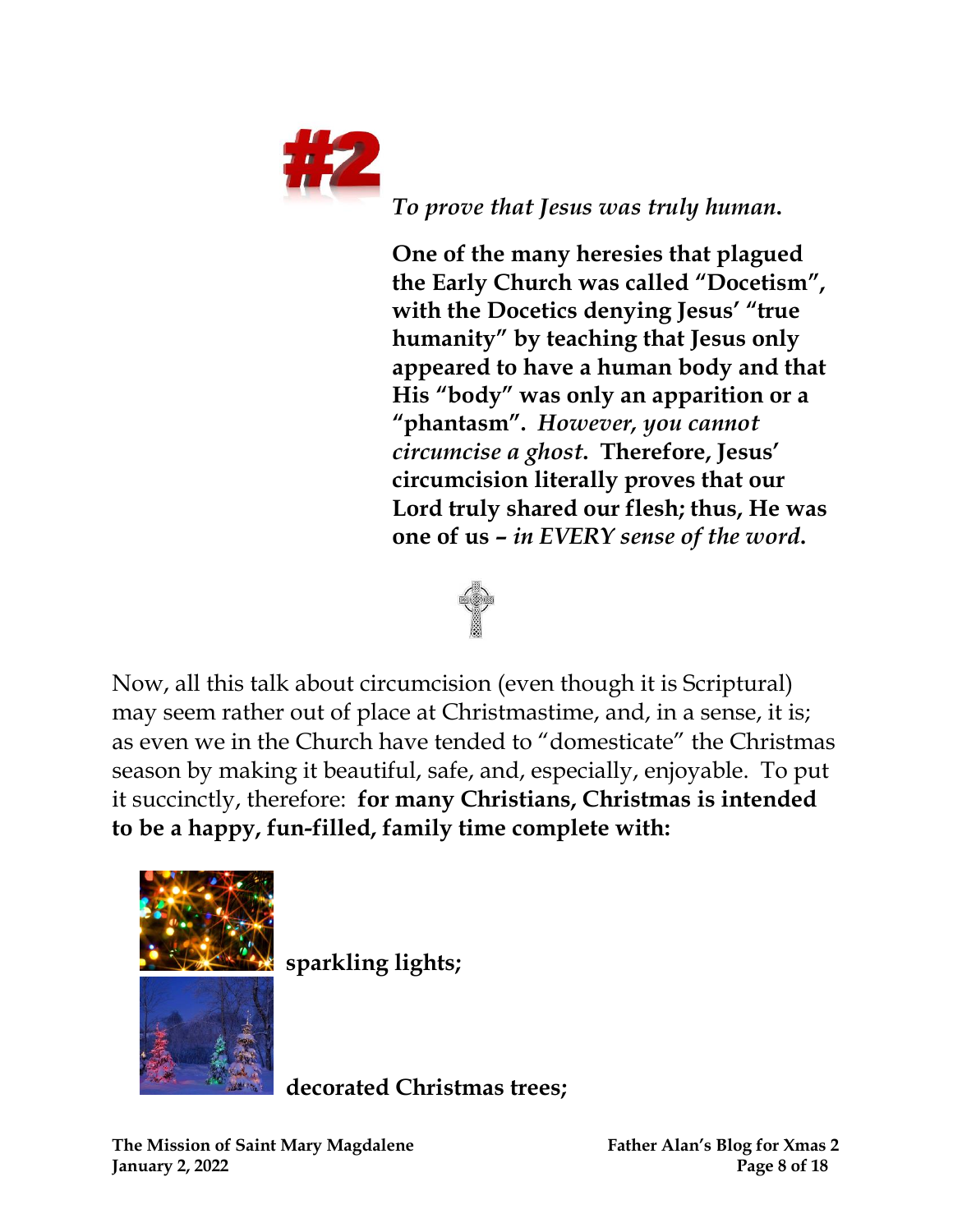

**peppermint candy canes;**

**colourfully wrapped presents; and**

**heartwarming carol music.** 

However, the Nativity of Jesus was not like that at all:



**as there is nothing fun – or beautiful – about giving birth in a stable or laying your newborn child in a feeding trough.**

The American preacher, John Piper, in his 2004 Christmas sermon, had some helpful words about this very topic:

*"For Jesus, it was affliction from the beginning. His birth was scandalous (in that it was conceived before marriage). It was in an animal-feeding trough. It was threatened and hated by the political powers (especially King Herod). He barely escaped death as a child and had to become a refugee in Egypt. And so it went until he was accused of sedition against Caesar and crucified. So. the 'great joy' announced by the angels to the shepherds is a very embattled joy. It is a joy to be fought for and a joy always under attack. It is a joy that is always threatened by tribulation."*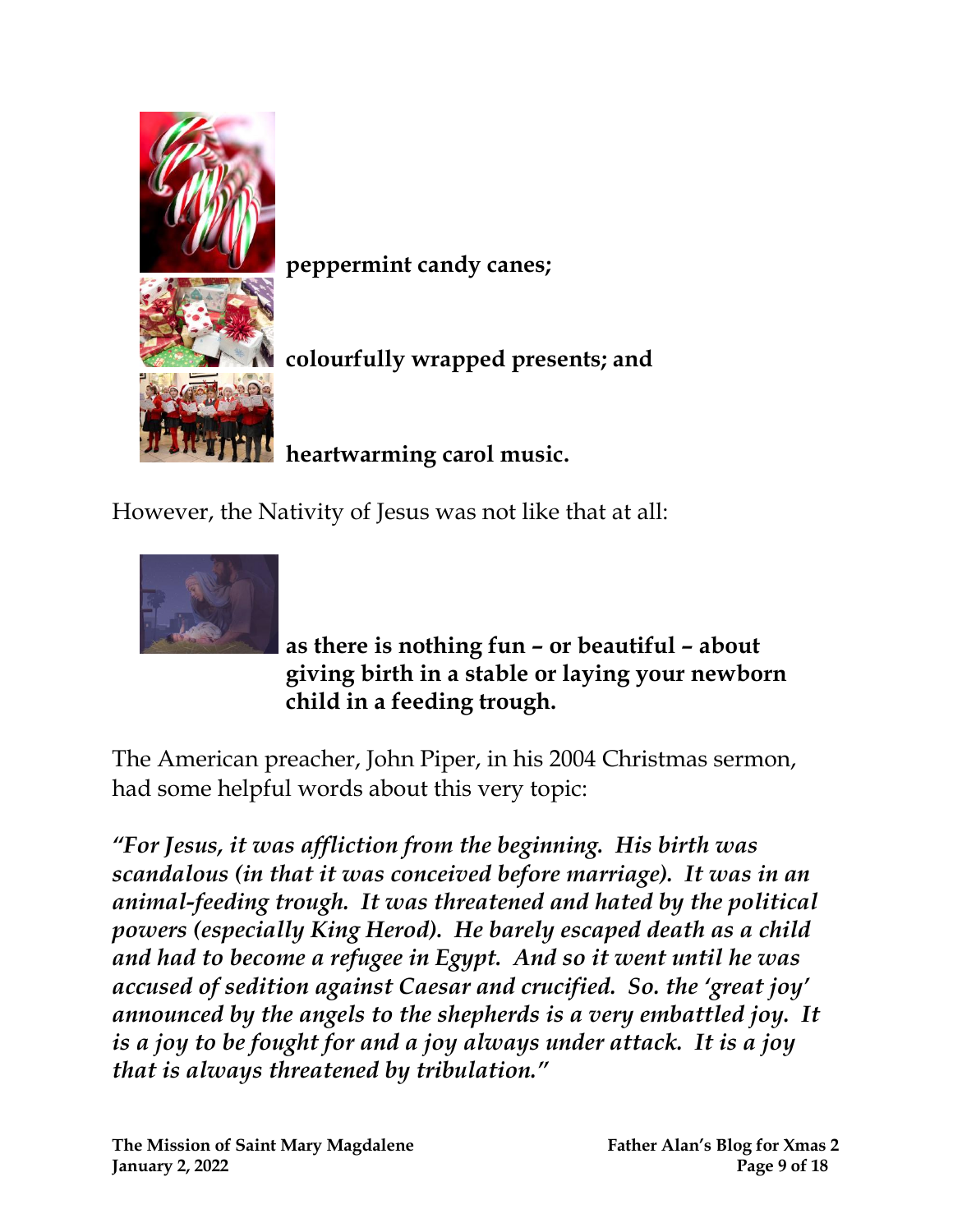Moreover, we cannot even begin to understand Jesus' circumcision apart from another single truth, as something else happened on that eighth day that was of major significance (similar to what occurs during "The Ministration of Holy Baptism" when a child "officially" receives his or her "Christian name"). Because immediately following His circumcision (according to St. Luke 2:21), Mary's infant boy-child received His name:



(the very name, by the way, that the angel Gabriel – as identified by St. Luke, in chapter 1, verse 26 of his Gospel – gave Him before He was even conceived by the Holy Spirit).



Nowadays, naming a child is big deal for parents. Expectant moms and dads:



**buy baby name books;**

**The Mission of Saint Mary Magdalene Father Alan's Blog for Xmas 2 January 2, 2022 Page 10 of 18**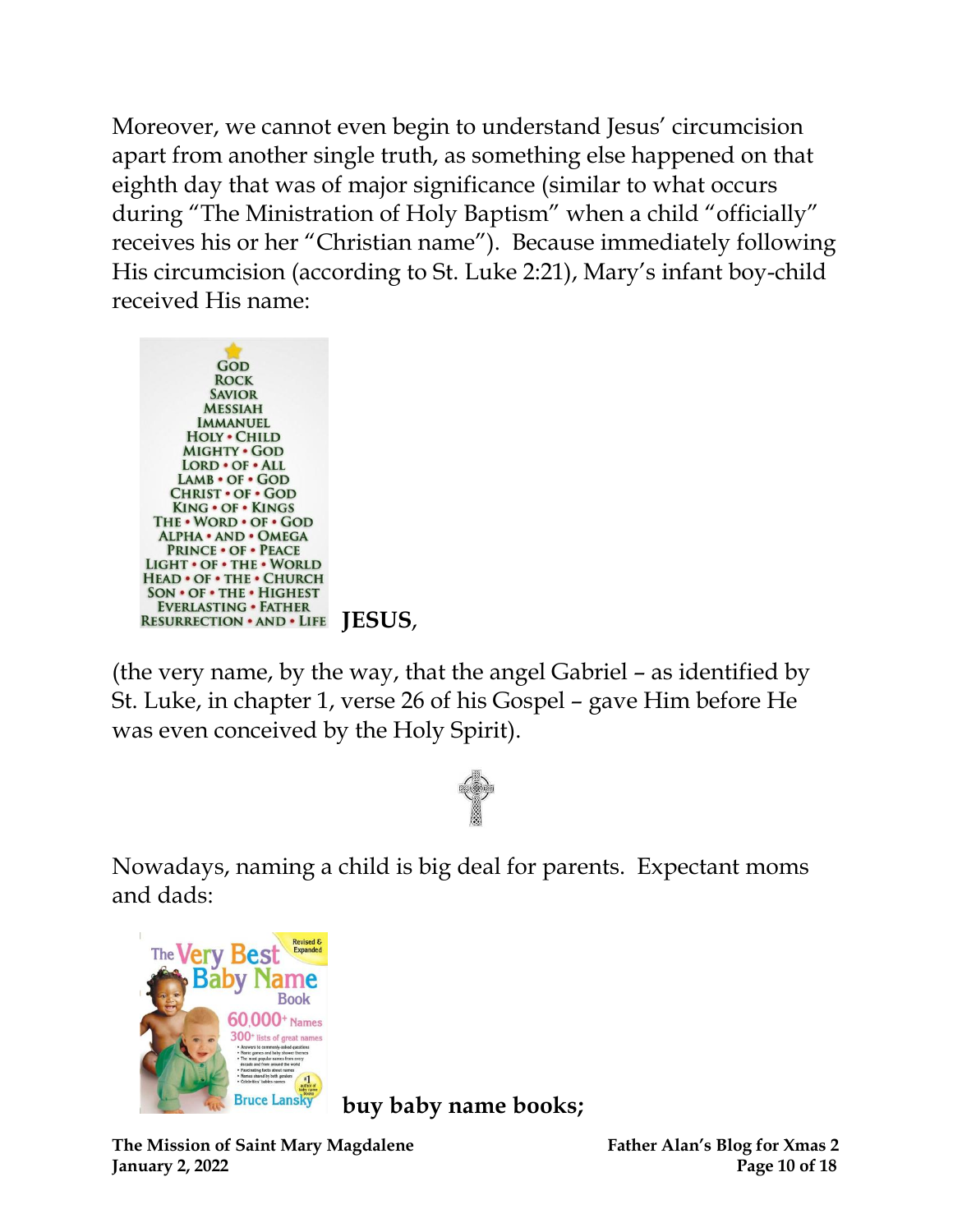





#### **try out those names on family and friends (even checking to make sure that the baby's initials don't spell some strange word).**

But Mary and Joseph did not have to agonize over what to name their son because the angel Gabriel had already given them His name. As we read in St. Matthew 1:21b:



*"Call His name Jesus, for He will save His people from their sins."* 

The name "Jesus" means "SAVIOUR." (Incidentally, the Hebrew version of Jesus is "Joshua" or, more specifically, "Yeshua".)



**Jesus = Joshua = Yeshua = SAVIOUR.**

**The Mission of Saint Mary Magdalene Father Alan's Blog for Xmas 2 January 2, 2022 Page 11 of 18**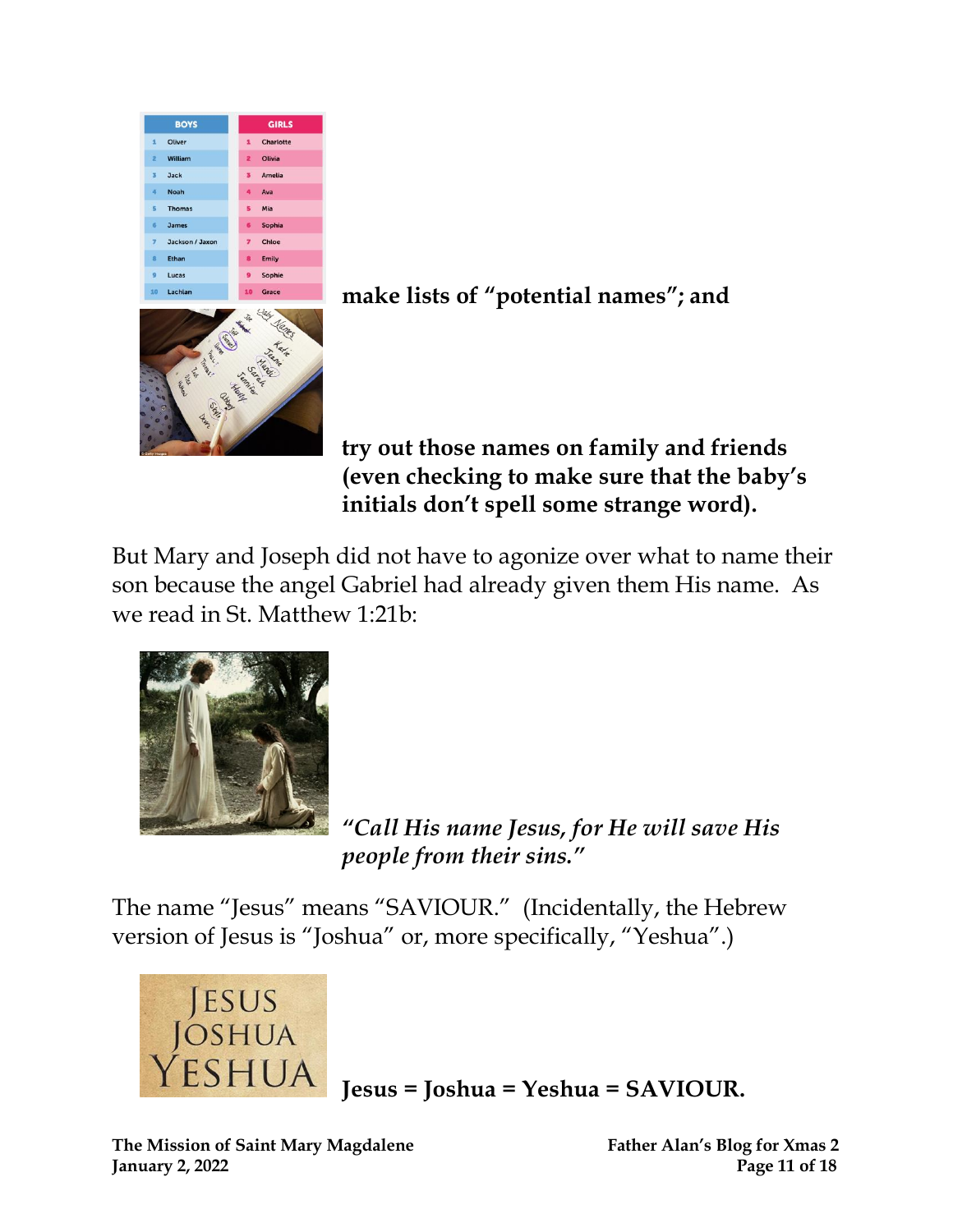Hence, Jesus' name tells us:



 **Who He is;**

 **Why He came; and**

 **What He would accomplish during His earthly life.**

All of which begs the question:



 **Is there a connection between Jesus' circumcision and His name?** 

Let me answer that by asking another question:



 **What, exactly, did it cost Jesus Christ to be the "Saviour of the World"?** 

Answer:

**Jesus paid for our sins at the cost of His own precious blood.**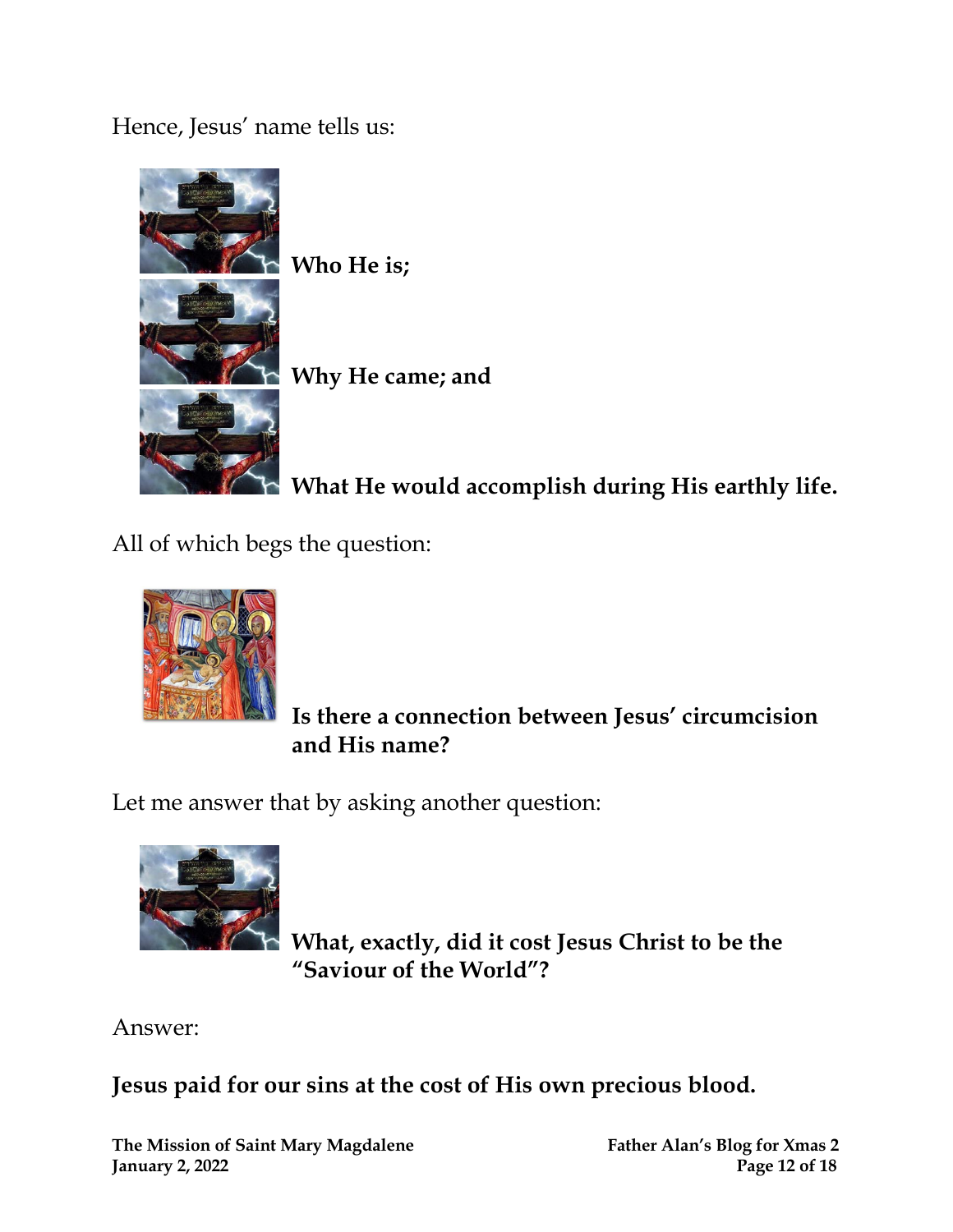And here is the vital connection:



#### **Jesus, AT ONLY ONE WEEK OF AGE, had already entered into the pain and the bloodiness of human existence**.

Just eight days old and Jesus' blood was already being shed – and those few drops of blood pointed to the bloody way that Jesus' life would end. In short:



 **the infant's cradle was literally tinged with a crimson reflection from the Redeemer's cross.**

Mark this down:



 **There is a direct line**

 **from Jesus' birth,**

 **to His circumcision,**



 **to the Cross of Calvary.**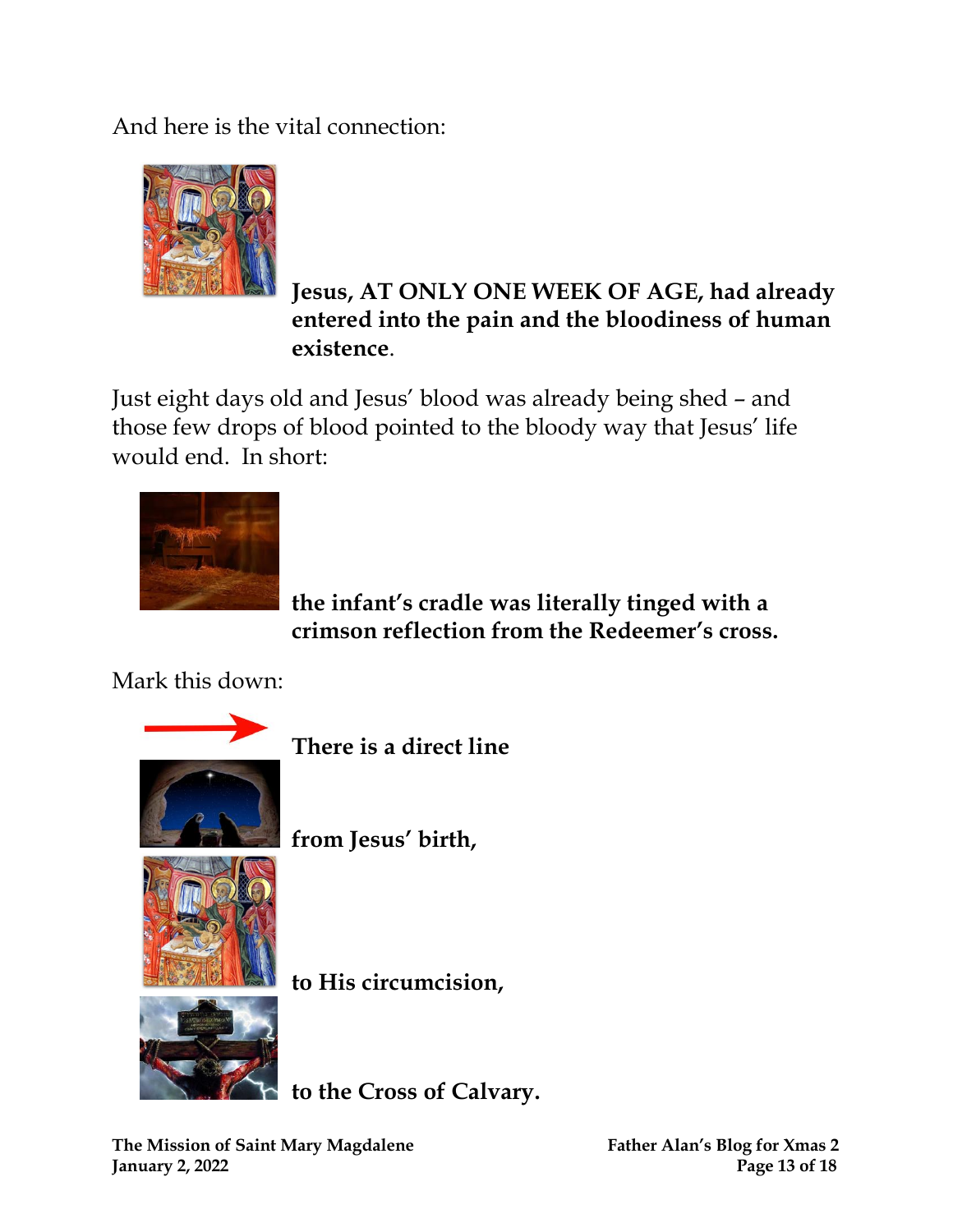**In other words, Jesus' circumcision foreshadows the blood that He would shed for the sins of the entire history of the human world.**



So, I need to ask:

**How far was God willing to go to save each one of us?**



 **He was willing to be carried in the virgin womb**

 **He was willing to become just like us;**

 **of a scandalized teenage girl;**

 **He was willing to leave the splendour of heaven;**



 **He was willing to be born in a stable and wrapped in rags; and**



 **He was willing to shed His blood for all humanity for all time.**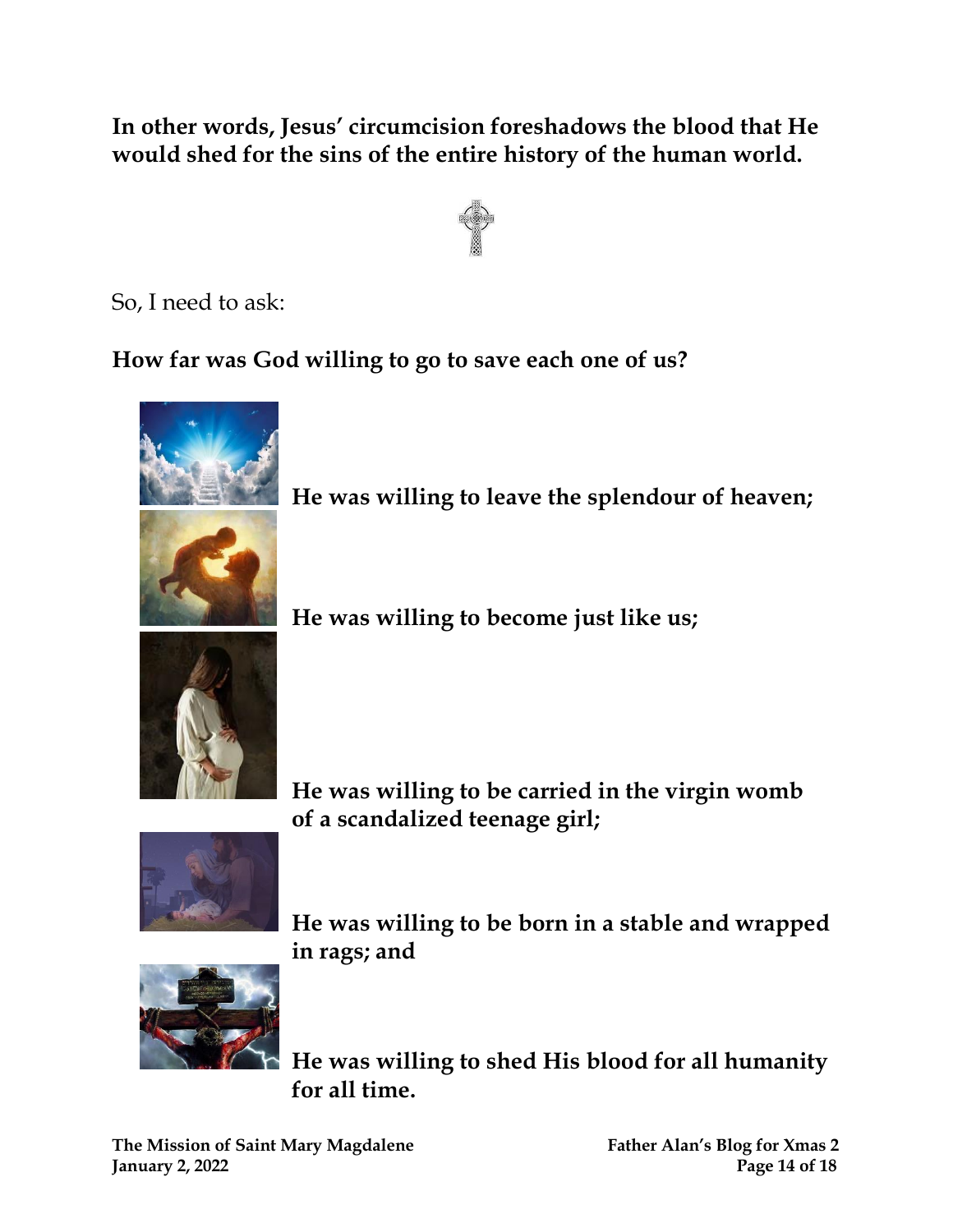And so, even now:

**How far is God STILL willing to go for each one of us?** 



 **We can't even imagine the answer to that question,** *as there is no pit so deep that the*  *love of God is not deeper still***.** 

For during Christmastide, we do not celebrate the birth of some aloof God who stands afar off. No. Rather, we celebrate the birth of:



 **"Immanuel" – "God with Us".**

So, to rephrase the question a bit:

#### **How far is God still willing to go WITH each one of us?**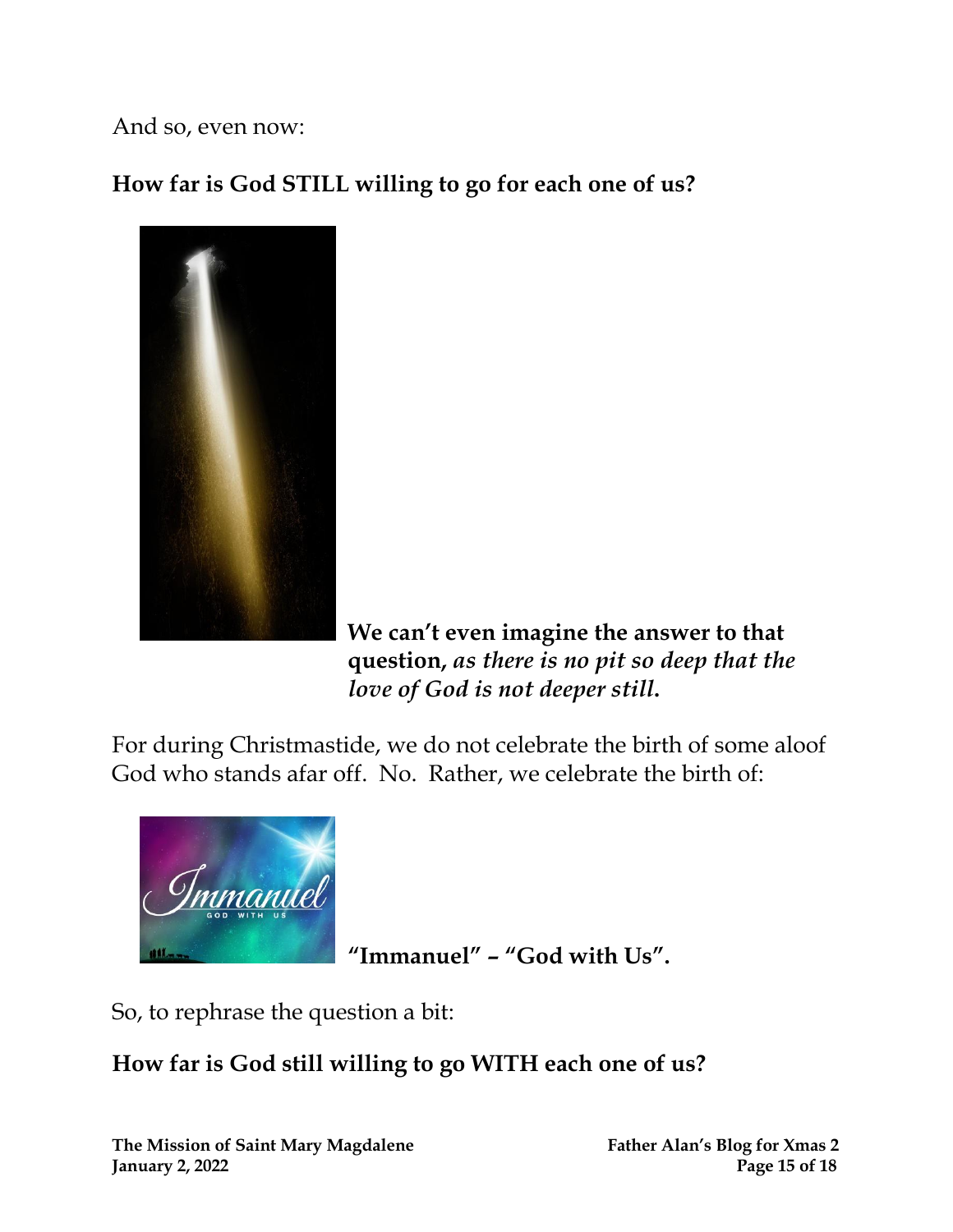Whatever pit we find ourselves in, God is willing to enter that pit and meet us there. And that is precisely what God did on that cold, star-lit night over 2,000 years ago:



 **He left the glories of heaven**

 **for the filth and the stench of a stable.** 

Because God does not stay in heaven and wish us well:



 **God is not just some passive observer;**

 **God came all the way to Earth;**

 **God shared in our flesh and our blood; and**

 **God joined us in our pain and our sadness.**

#### **And that is the point**.

And God did not merely come TO EARTH, either. No. So, with all due respect to:

**The Mission of Saint Mary Magdalene Father Alan's Blog for Xmas 2 January 2, 2022 Page 16 of 18**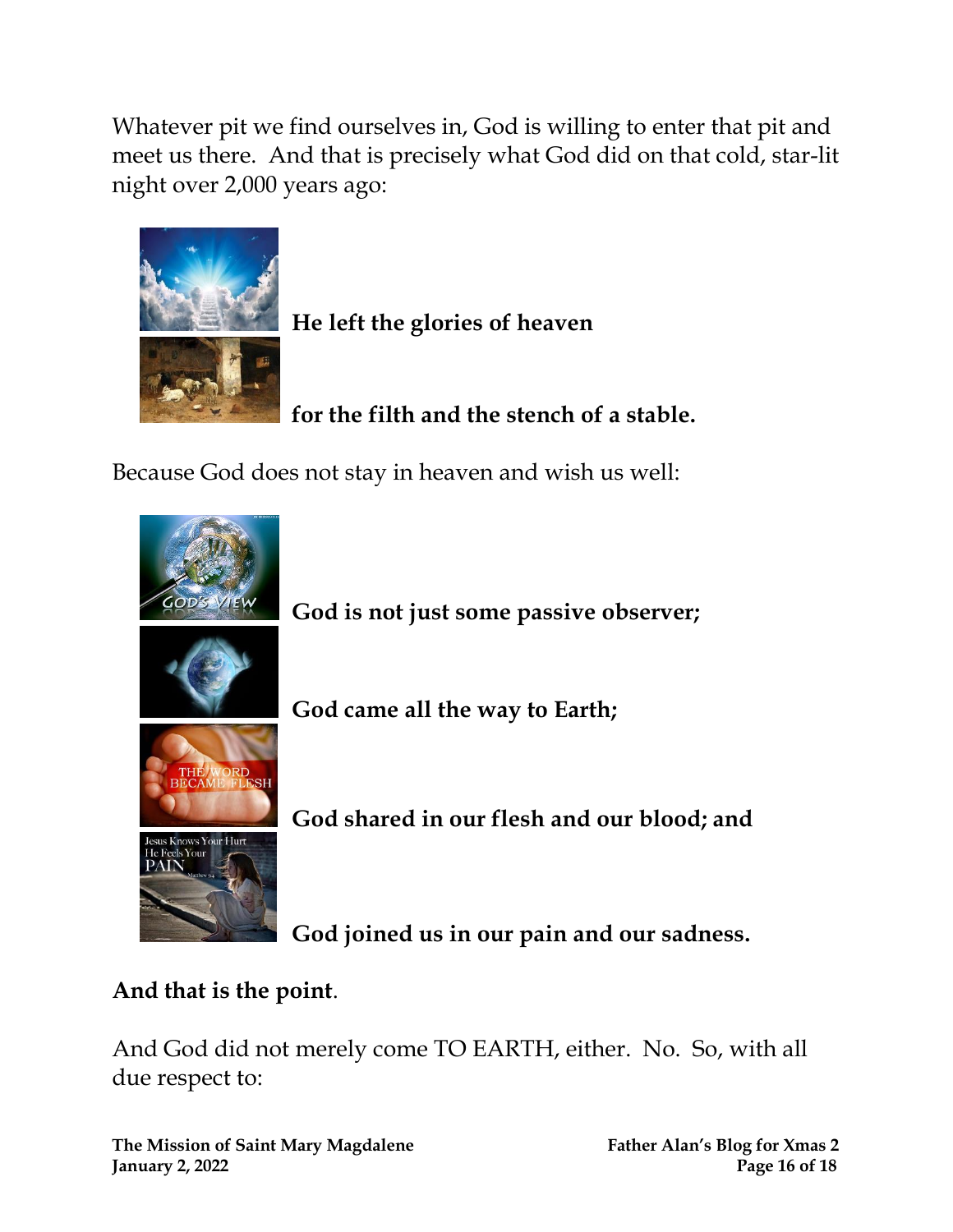

 **William Goldman**; and



 **Westley,**

who merely (and somewhat glibly) spoke of:

*"shriek***(s)***…hideousness…weep***(ing)***…anguish* **(and)** *freakish misery" ,*

God, as His Incarnated Son, Jesus Christ, truly came "TO THE PAIN".

And for proof of that, we need look no further than Isaiah 53:2-5 – a prophecy that was written **a full 725 years before** Jesus was even born in the Bethlehem stable:

*"He grew up before him like a tender shoot, and like a root out of dry ground. He had no beauty or majesty to attract us to him, nothing in his appearance that we should desire him. HE WAS DESPISED AND REJECTED BY MANKIND, A MAN OF SUFFERING, AND FAMILIAR WITH PAIN. LIKE ONE FROM WHOM PEOPLE HIDE THEIR FACES HE WAS DESPISED, AND WE HELD HIM IN LOW ESTEEM. Surely he took up our pain and bore our suffering, yet we considered him punished by God, stricken by him, and afflicted. But he was pierced for our transgressions, he was crushed for our iniquities; the punishment that brought us peace was on him, and by his wounds we are healed."*